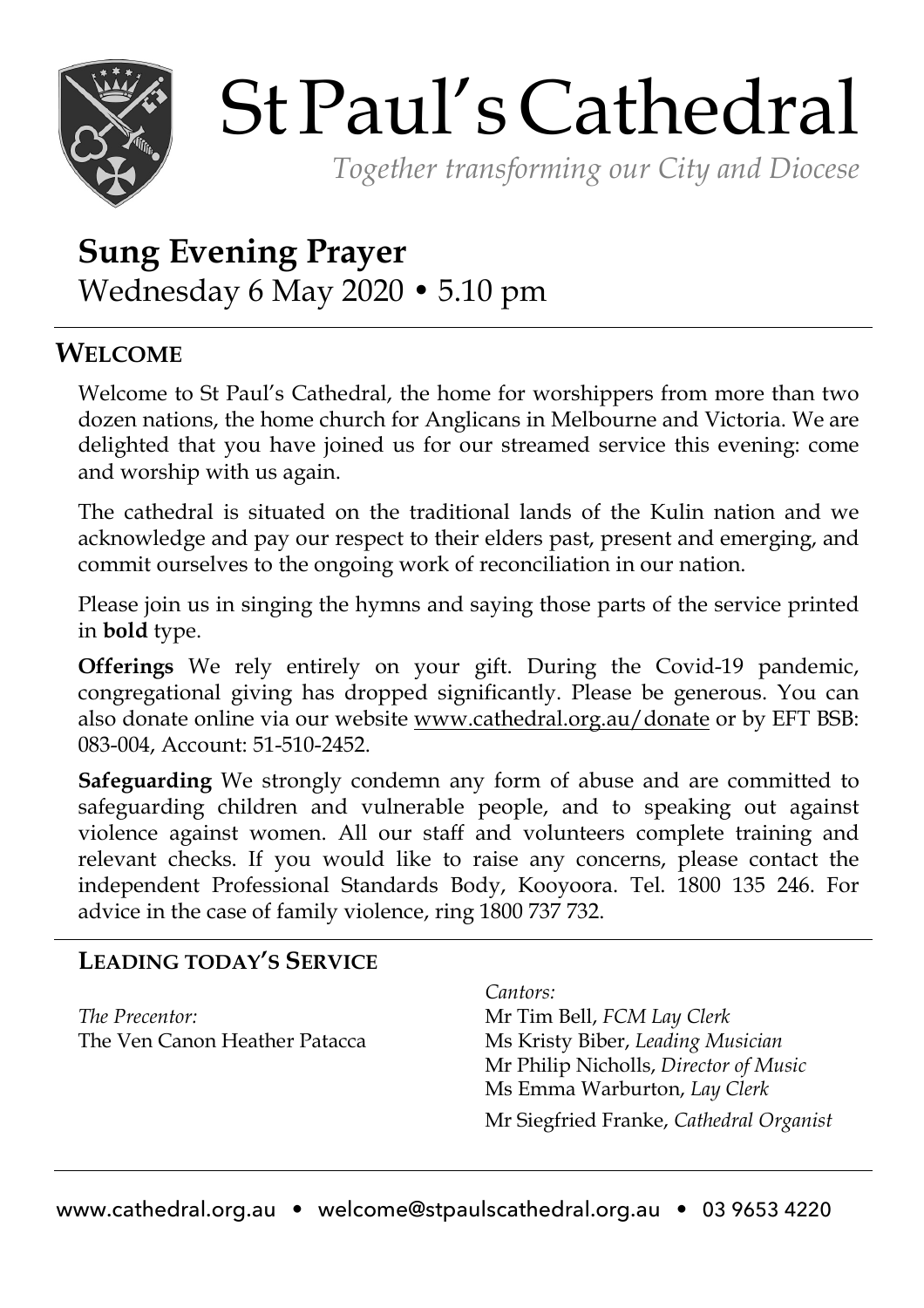#### **THE GREETING**

*The officiant welcomes all to the service and offers an Acknowledgement of Country.*

The Lord be with you. **And also with you.** 

Christ is risen! Alleluia! **He is risen indeed! Alleluia!**

The glory of the Lord shall be revealed: **and all people shall see it together.**

Glory to God; Father, Son and Holy Spirit: **as in the beginning, so now, and for ever. Amen.**



#### **THE OFFICE HYMN**

Thomas Ken (1637-1711) *Together in Song* 768 alt.

#### **THE OPENING PRAYER**

The day is now past and the night is at hand. Let us pray with one heart and mind.

#### *Silence is kept.*

Father of lights, receive the prayer and praise we offer you as our evening sacrifice; make us a light for all the world, delivered by your goodness from all the works of darkness; through Jesus Christ your Son our Lord. **Amen.**

#### **THE READING** 1 Peter 3:8-22

Finally, all of you, have unity of spirit, sympathy, love for one another, a tender heart, and a humble mind. <sup>9</sup>Do not repay evil for evil or abuse for abuse; but, on the contrary, repay with a blessing. It is for this that you were called—that you might inherit a blessing. 10For 'Those who desire life and desire to see good days,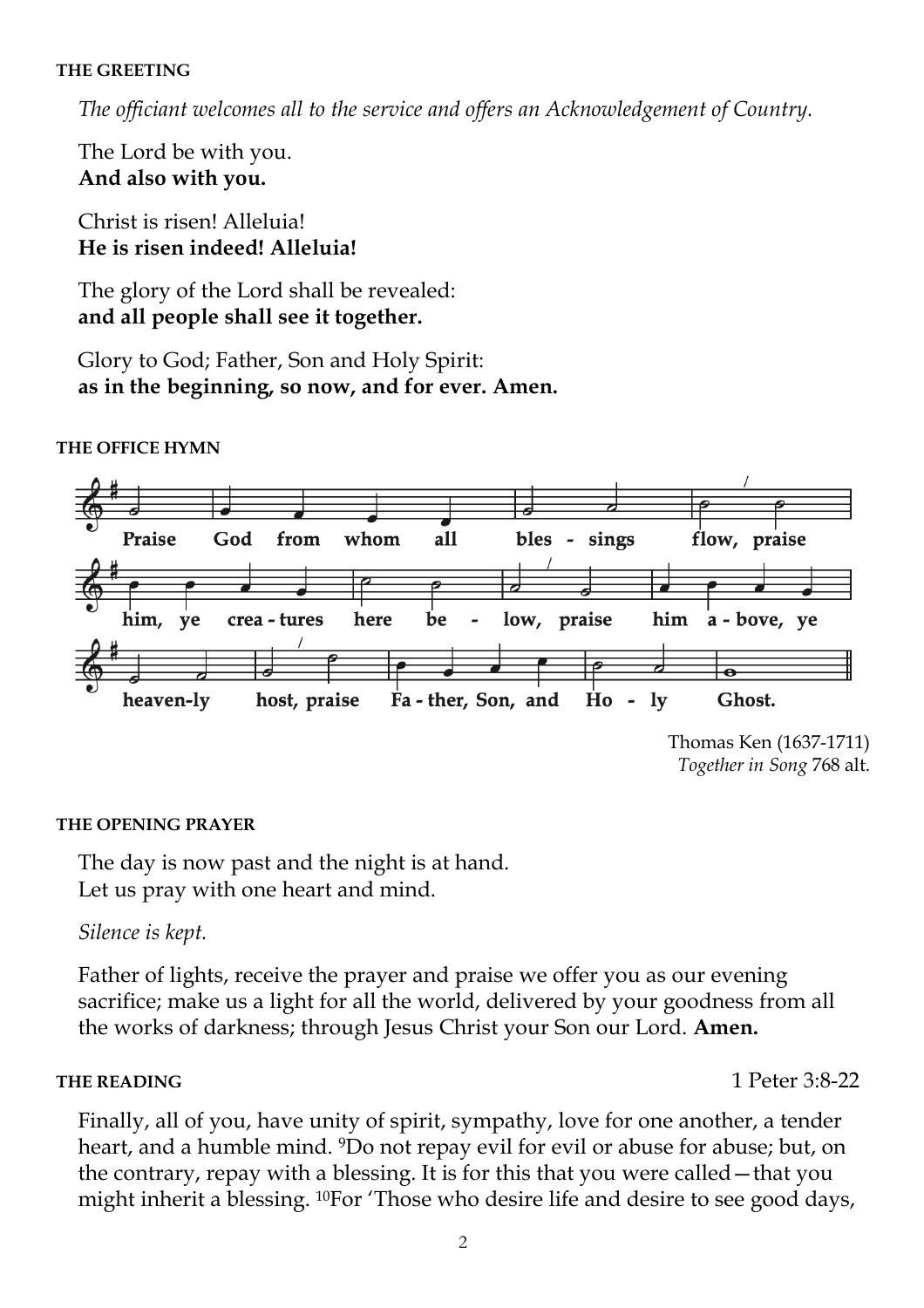let them keep their tongues from evil and their lips from speaking deceit; 11 let them turn away from evil and do good; let them seek peace and pursue it.12 For the eyes of the Lord are on the righteous, and his ears are open to their prayer. But the face of the Lord is against those who do evil.'

13Now who will harm you if you are eager to do what is good? 14But even if you do suffer for doing what is right, you are blessed. Do not fear what they fear, and do not be intimidated, 15but in your hearts sanctify Christ as Lord. Always be ready to make your defence to anyone who demands from you an account of the hope that is in you; <sup>16</sup>yet do it with gentleness and reverence. Keep your conscience clear, so that, when you are maligned, those who abuse you for your good conduct in Christ may be put to shame. 17For it is better to suffer for doing good, if suffering should be God's will, than to suffer for doing evil. 18For Christ also suffered for sins once for all, the righteous for the unrighteous, in order to bring you to God. He was put to death in the flesh, but made alive in the spirit, 19in which also he went and made a proclamation to the spirits in prison, 20who in former times did not obey, when God waited patiently in the days of Noah, during the building of the ark, in which a few, that is, eight people, were saved through water. 21And baptism, which this prefigured, now saves you—not as a removal of dirt from the body, but as an appeal to God for a good conscience, through the resurrection of Jesus Christ, 22who has gone into heaven and is at the right hand of God, with angels, authorities, and powers made subject to him.

May your word live in us **and bear much fruit to your glory**.

#### **THE ANTHEM**

A new commandment give I unto you, saith the Lord, that ye love together as I have loved you, that e'en so ye love one another. By this shall ev'ry man know that ye are my disciples if ye have love one to another.

> Text: John 13:34-35 Music: Thomas Tallis (c.1505-85)

#### **THE HOMILY**

*A reflection on the reading is offered*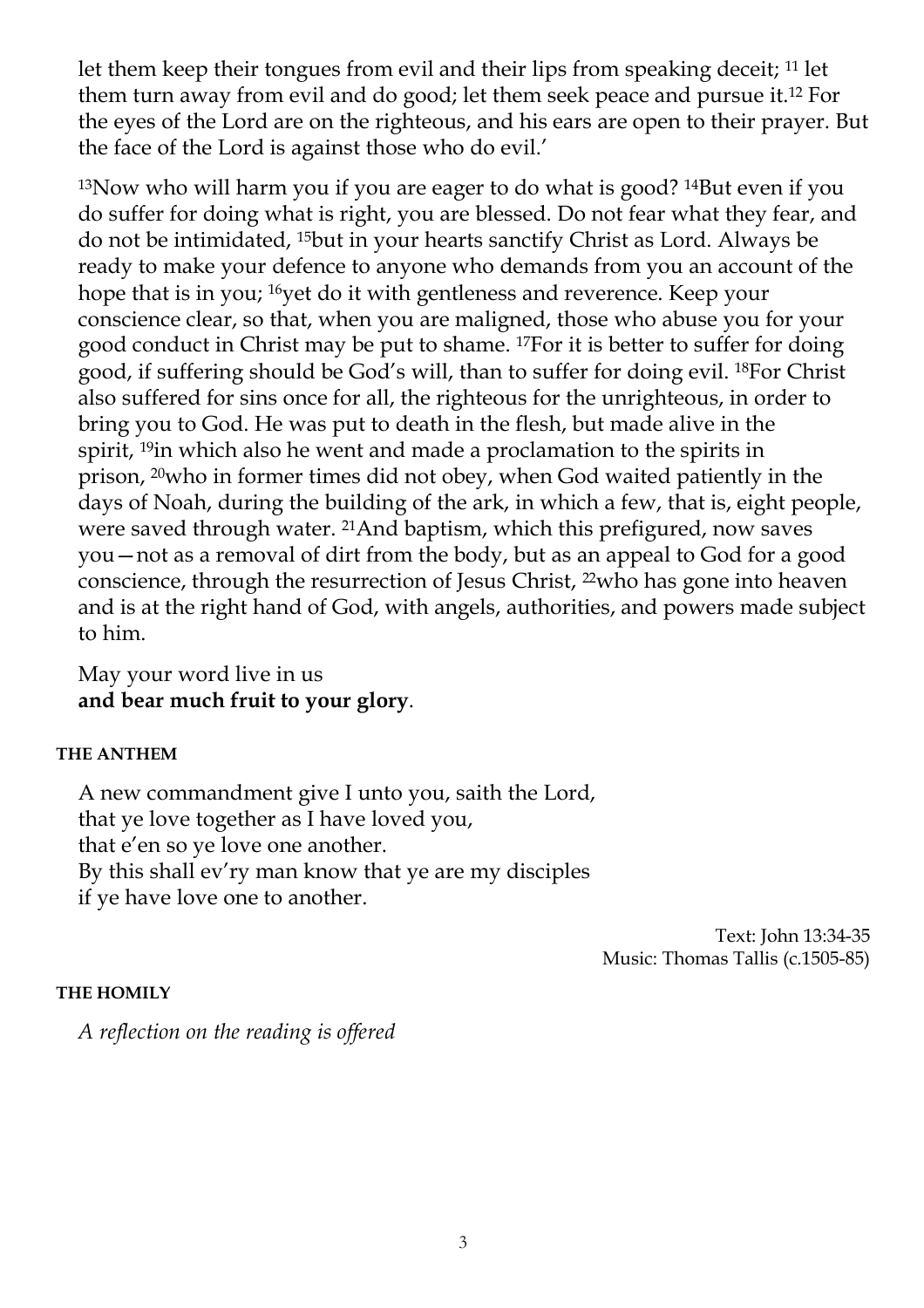#### **THE PRAYERS**

Let us pray.

Lord have mercy. **Christ have mercy.** Lord have mercy.

Our Father in heaven, **hallowed be your name, your kingdom come, your will be done, on earth as in heaven. Give us today our daily bread. Forgive us our sins as we forgive those who sin against us. Save us from the time of trial and deliver us from evil. For the kingdom, the power, and the glory are yours now and for ever. Amen.** 

#### **THE COLLECT OF THE DAY**

O God, whose Son Jesus is the good shepherd of your people: Help us when we hear his voice to know him who calls us each by name, and to follow where he leads; who with you and the Holy Spirit lives and reigns, one God, for ever and ever. **Amen.**

*Intercessions and Thanksgivings are made according to need.*

#### **THE EVENING COLLECT**

Lighten our darkness, Lord, we pray: and in your great mercy defend us from all perils and dangers of this night; for the love of your only Son our Saviour Jesus Christ. **Amen.**

#### **THE DISMISSAL HYMN**

*During the Covid-19 pandemic, overall giving has dropped significantly. We ask you to consider making a donation to help us continue our ministry. Please be generous. You can donate online via our website www.cathedral.org.au/donate or by EFT BSB: 083-004, Account: 51-510-2452.* 

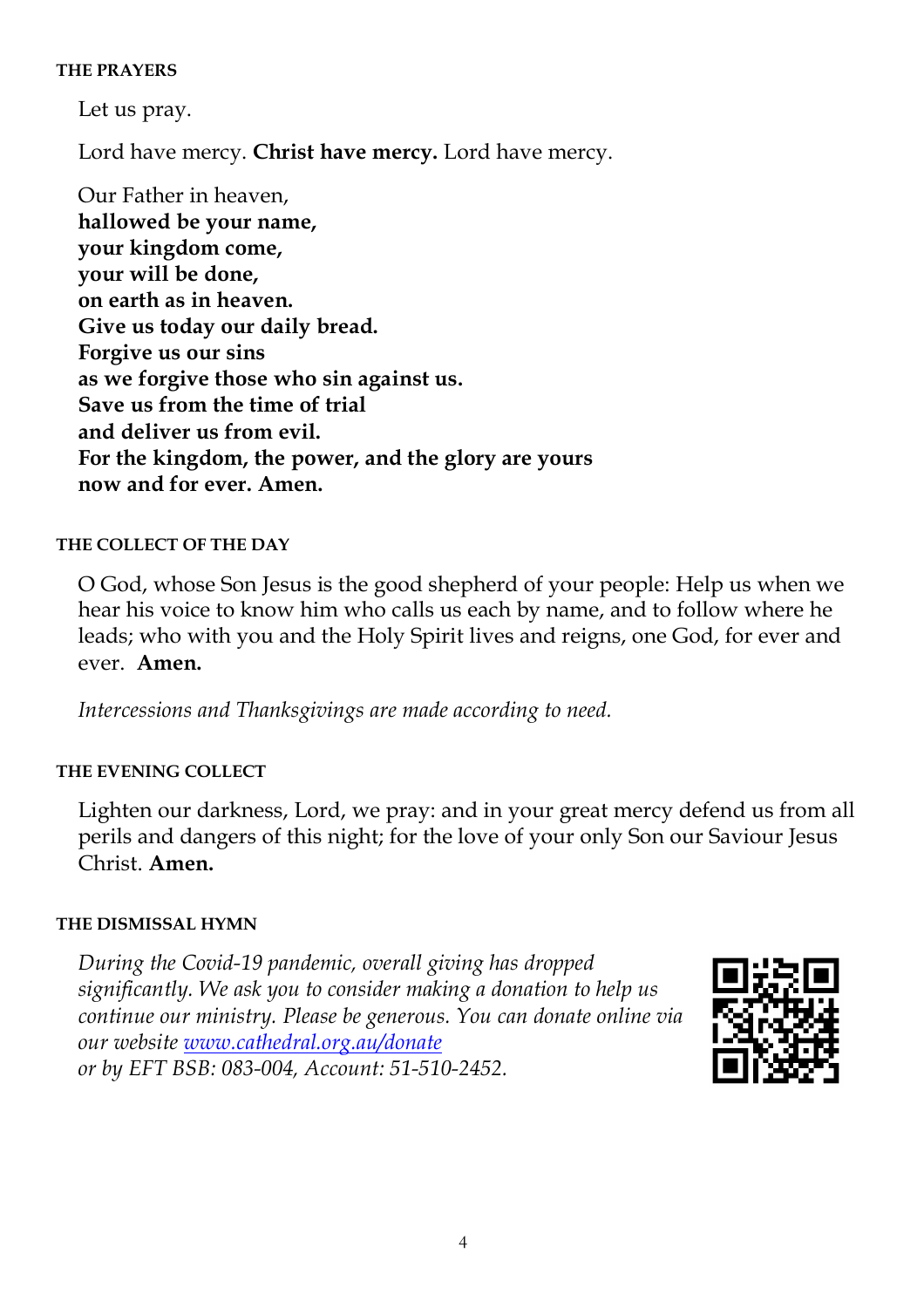

**till we become the place wherein the Holy Spirit makes his dwelling.**

Bianco da Siena (d.1434), tr. Richard Frederick Littledale (1833-90) *Hymns Ancient and Modern New Standard* 156i

**THE DISMISSAL AND BLESSING**

The Lord be with you. **And also with you.**

Let us praise the Lord. Alleluia, alleluia! **Thanks be to God. Alleluia, alleluia!**

The God of peace, who brought again from the dead our Lord Jesus, the great shepherd of the sheep, through the blood of the eternal covenant, make you perfect in every good work to do his will, working in you that which is wellpleasing in his sight; and the blessing of God almighty, the Father, the Son and the Holy Spirit, be among you and remain with you always. **Amen.**